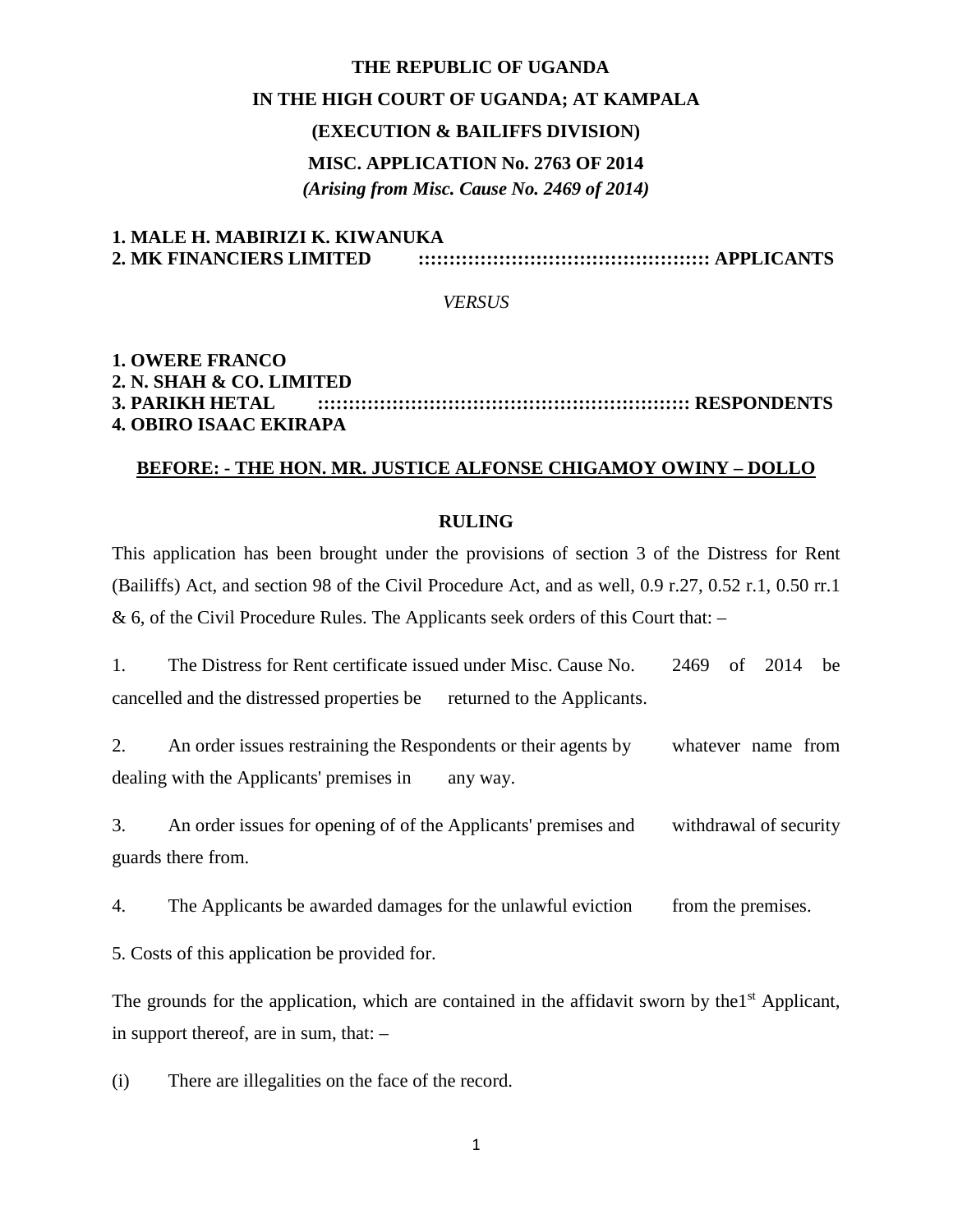(ii) The certificate was applied for and granted while there was, in existence, a Commercial Court Order maintaining the status quo between the parties.

(iii) The Applicants were not served with any court process.

(iv) The said certificate was illegally obtained, since no application was made to a Chief Magistrate or Magistrate Grade 1 as required by law.

(v) The bailiff deposited no security before the issuance of the certificate.

(vi) The bailiff holds no insurance policy to cover the distressed properties.

(vii) The bailiff abused the certificate by attaching items not included in the schedule and locking up the premises.

(viii) The certificate was executed not only by the bailiff; but with the  $2<sup>nd</sup>$  to  $4<sup>th</sup>$ Respondents.

(ix) It is just and equitable that the application be allowed.

The  $1<sup>st</sup>$ ,  $3<sup>rd</sup>$  and  $4<sup>th</sup>$  Respondents swore separate affidavits in reply to the application, denying the adverse claims therein; and justifying the levying of distress. I think the application turns mainly on the first ground which, being founded on a claim of illegality, is a serious one. Indeed, this is brought out by the two issues framed for Court's determination; namely: –

(a) Whether the Respondents' distress against the Applicants and all related actions were lawful.

(b) What remedies are available to the Applicants.

## **1. ON THE LEGALITY OF THE DISTRESS FOR RENT**

The parties hereto are on common ground that the  $1<sup>st</sup>$  and  $2<sup>nd</sup>$  Applicants had entered into a tenancy agreement with the  $2<sup>nd</sup>$  Respondent in 2012; but the tenancy had expired. After the termination of the tenancy, the landlord applied to the Registrar Execution Division for, and obtained, a certificate to levy distress on the Applicants' properties. It is based on this certificate that the Applicants' properties were subjected to the levy of distress; which has resulted in this application. The common law principle is that distress for rent is only applicable where there subsists a relationship of landlord and tenant between the parties; notwithstanding that the former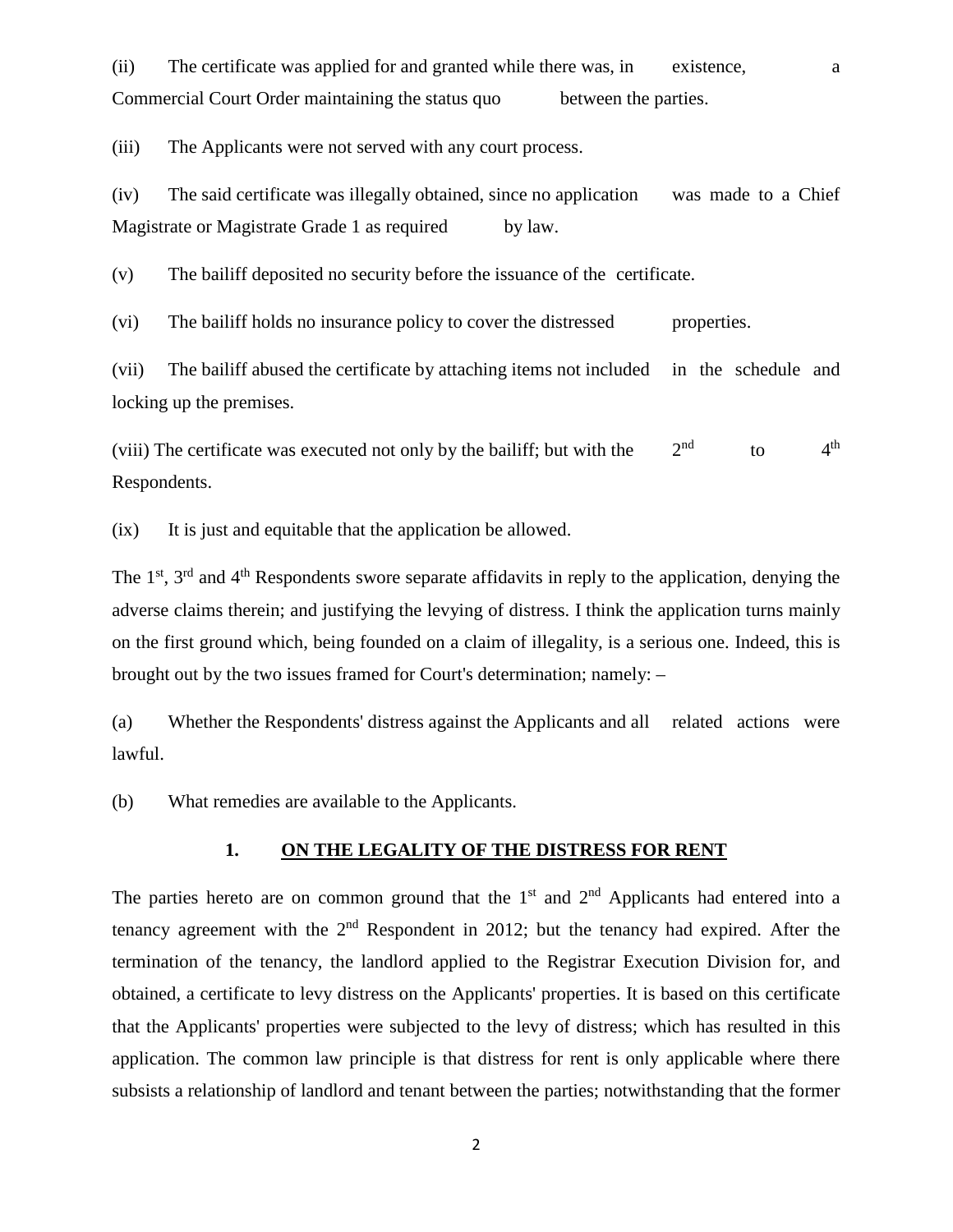tenant is still in possession. **Halsbury's Laws of England**, **Third Edition, vol. 38**, states at p. 741, paragraph 1207 as follows: –

*"If a tenancy determines by effluxion of time or otherwise, and former tenant remains in possession against the will of the rightful owner the former tenant is, apart from statutory protection, a trespasser from the date of the determination of the tenancy."*

This principle is applied in our jurisdiction; see *Souza Figueiredo & Co. Ltd. vs George & Others (1959] E.A. 756*, which states that for a landlord to exercise to levy for distress for rent, a landlord/tenant relationship must subsist between the two. This authority was cited by the Supreme Court of Uganda, with approval and restatement of the proposition of law therein, in *Joy Tumushabe & Anor vs M/s Anglo African Ltd & Anor SCCA No. 7 of 1999*, wherein Kanyeihamba JSC stated as follows: –

*"In any event, distress for rent is only permissible if the relationship of tenant and landlord exists between the parties; but as I have shown, that relationship had ceased to exists as a result of the appellants' acts and conduct. In the result, distress for rent in this case was effected against trespassers, and it could not have been possible for the persons who effected the alleged distress for rent to do so under the Act."*

The matter before me falls for consideration under the same circumstance. The relationship of landlord/tenant had long since ceased to exist between the parties to the Applicants and the 2<sup>nd</sup> Respondent. It is the Respondents' case, that the tenancy agreement between them and the Applicants, provided for levy of distress for rent even after the tenancy relationship had determined. The relevant part of the tenancy agreement in issue provided as follows: –

*"... if ... the tenant ... shall commit any breach of his obligation under this agreement ... then*" *the landlord may re–enter upon the premises and immediately terminate the tenancy ... and then it shall be lawful for the landlord at any time thereafter (after the non–payment of rent) to be free to exercise his rights of distress without a Court order."*

Counsel for the Respondents has submitted that this permitted the landlord to terminate the tenancy, take possession of the property, and still retain the right to levy distress for rent. In this, Counsel has cited and relied on the statement in **Halsbury's Laws of England, Volume 12, 4th Edition**, where at page 108, the learned authors have stated that the: *'landlord and the tenant can agree on an express power to distrain ... where the common law requisites are absent.'*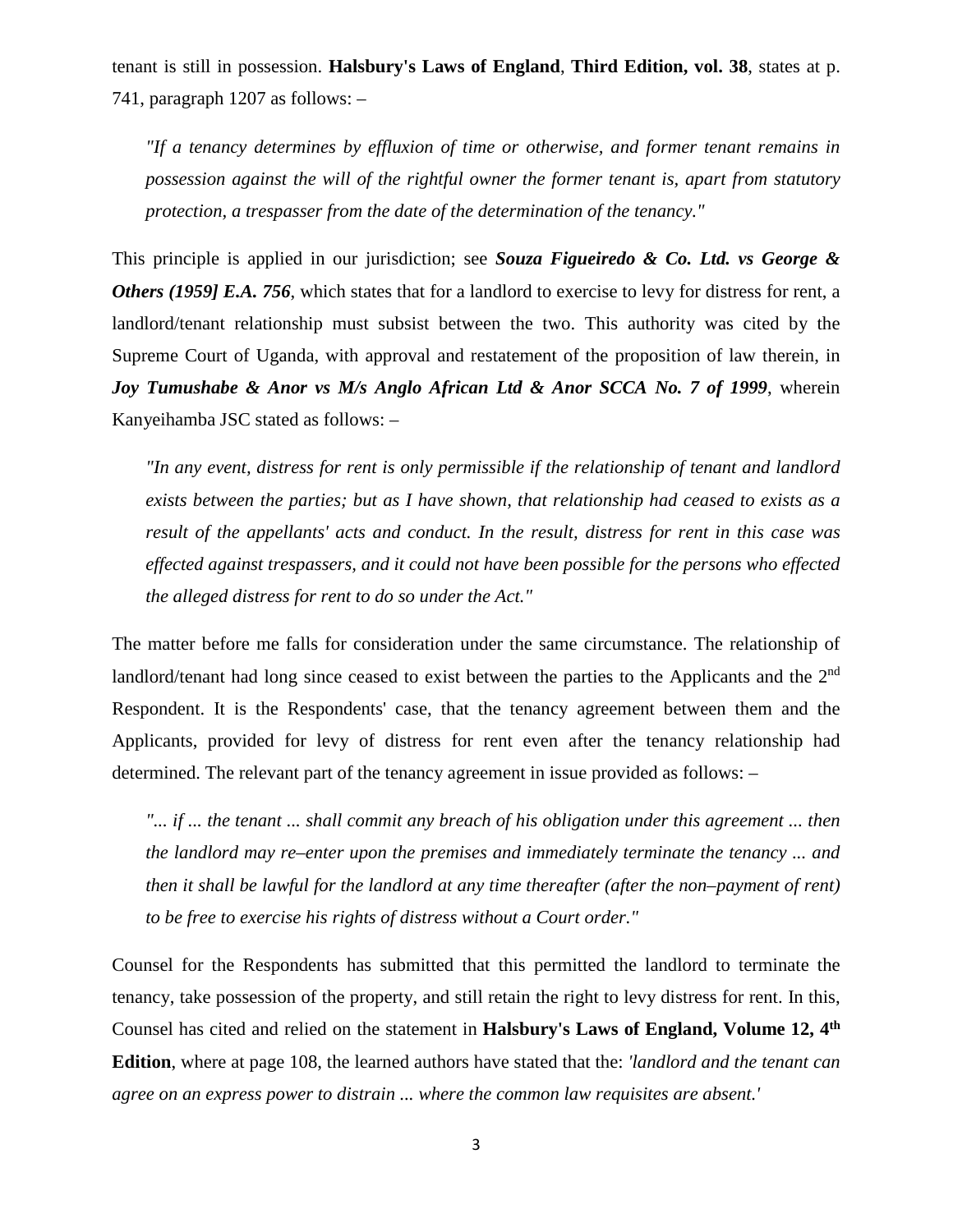However, in England the common law right to distrain is extended by statute for six months after the tenancy has been determined. I should point out here that there is no law extending the right of the landlord to distrain after the date of cessation of the tenancy relationship; thus, the rule obtaining in England is not applicable here. Accordingly, whatever right of action the 2<sup>nd</sup> Respondent as landlord enjoyed for the recovery of any rent arrears from the Applicants after the termination of the tenancy did not include distress for rent. In the event, on this, ground the certificate to levy rent, which was acted upon to the detriment of the Applicants, was illegal.

The other leg to the issue of illegality the Applicants have raised, pertaining to the issuance of the certificate to levy distress for rent, is with regard to the role of the Registrar Execution. Section 2 of the Distress for Rent (Bailiffs) Act (Cap. 76 Laws of Uganda 2000 Edn.) provides as follows: –

# *"2. Appointment of bailiffs under certificate of certifying officer.*

*No person, other than a landlord in person, his or her attorney or the legal owner of a reversion, shall act as bailiff to levy any distress for rent unless he or she shall be authorised to act as bailiff by a certificate in writing under the hand of a certifying officer, and such certificate may be general or apply to a particular distress or distresses."* 

Section 1 of the Act, provides as follows: –

### *"1. Interpretation*

*In this Act –*

*'bailiff' means a bailiff for the purpose of distress for rent;*

*'certifying officer' means a Chief Magistrate or a Magistrate Grade 1."*

In the instant case, the certificate to levy distress for rent was issued by a Registrar of the Execution Division of the High Court. It seems the Registrar acted so, because he is in charge of execution and bailiffs. However, in the light of the aforestated provision of the law regarding the issuance of a certificate to levy distress for rent, the Registrar Execution had no authority to do so. This being the case, his action was illegal. I should point out that it would be erroneous to seek to have recourse to the Practice Direction No. 1 of 2002, on judicial powers of the Registrars. First, and rightly so, the Circular does not purport to override any law, or create any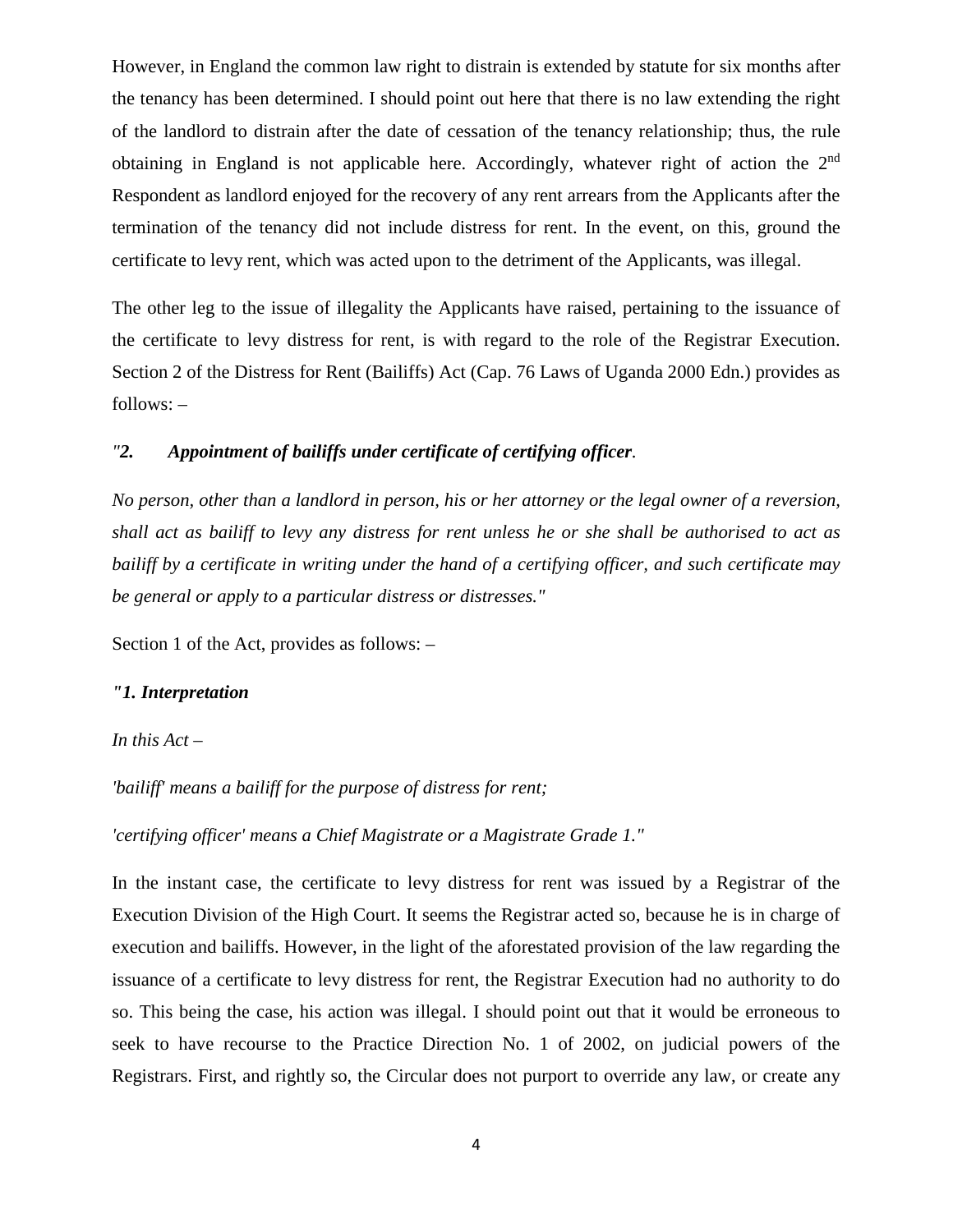new powers of the Registrars; but merely clarifies on powers of the Registrar in accordance with the provisions of the Civil Procedure Rules.

Second, jurisdiction is strictly a creature of a specific law; and as such, neither can it be assumed nor be usurped by any Court. The Execution Division has no jurisdiction to sit as a Court of first instance. Its remit is consequential, and restricted, to the enforcement of decrees or orders issued by other Courts. It is unmistakably clear, from the provision of the law cited above, that the jurisdiction to issue a certificate for the levying of distress, and the appointment of the bailiff in that regard, vests solely in a Magistrate's Court; and this mandate is exclusively exercisable either by a Chief Magistrate or by a Magistrate Grade 1. Accordingly, in issuing the certificate to levy distress for rent, the Registrar Execution acted without jurisdiction; for which his act was illegal, and cannot be allowed to stand.

There is yet another ground raised by the Applicants for challenging the process that ended with the levy of distress for rent. This is that the process was undertaken in defiance to an order of Court prohibiting any such action until certain applications, pending in Court, were disposed of. The Respondents deny this; and contend that in fact it was the Applicants who had wrongfully extracted the order of the Registrar Commercial Division, which had issued an order whose lifespan had expired by the time the order for distress for rent was levied. Acting in defiance of a Court order is of course a serious matter that the Courts will not take kindly to; for it goes to very root of the authority of Courts to render justice. Society would be the worse for it, if Court orders were to be ignored with impunity.

I have perused the certified record of the proceedings before His Worship Thadeus Opesen, the Registrar Commercial Division, in Misc. Application No. 456 of 2014. This is attached to the affidavit of Hetal Parikh (the 3rd Respondent herein) sworn in opposition to this application before me. The learned Registrar, at the end of the submissions by the Counsels, issued a short ruling, dated the  $19<sup>th</sup>$  of June 2014, as follows:  $-$ 

*"Court: Application granted. Interim order of stay of execution against the Applicant issued and it shall remain in force till 25/08/2014 when the application No. 452 of 2024 shall be heard. Costs of this application shall abide the outcome thereof."*

However, when the order was first extracted, it read as follows: –

*"It's hereby ordered as follows:*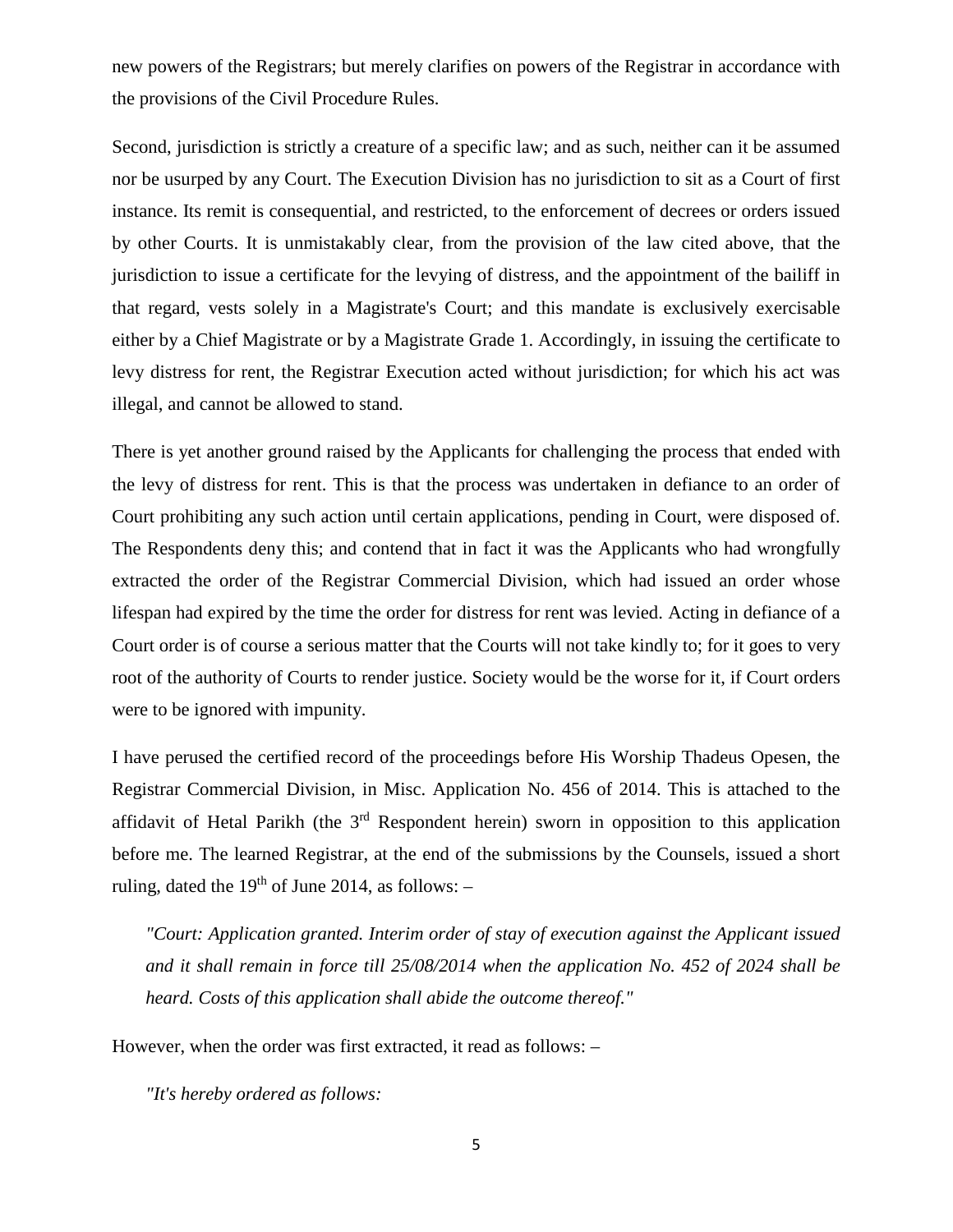*1. An interim order doth issue staying the execution of the ruling and orders of the learned Chief Magistrate of Mengo Her Worship Atukwasa Justin in Mengo Civil Suit No. 849 of 2014 and Misc. Applications No. 414 and 415 of 2014, delivered on 5th June 2014 until the 25th day of August.*

*2. An interim order doth issue maintaining the status quo of the parties pending the hearing and determination of Misc. Application No. 452 of 2014.*

*3. Costs be in the cause."*

A corrected version of the order, signed and sealed by the learned Registrar on the  $6<sup>th</sup>$  day of October 2014, and attached to the aforesaid affidavit of Hetal Parikh, reads as follows: –

*"IT IS HEREBY ORDERED AS FOLLOWS; –*

*1. This application is allowed.*

*2. The Interim Order of Stay of execution against the Respondent is issued and it shall remain in force till 25th August 2014 when Miscellaneous Application No. 452 of 2014 shall be heard.*

*3. Costs of this application shall abide the outcome of Miscellaneous Application No. 452 of 2014."* 

It is quite evident that the first extract of the order, imported words that are not contained in the order of the learned Registrar dated the 19<sup>th</sup> day of June 2014. This must explain why the learned Registrar had to amend the erroneous extracted order. This constrains me to reiterate my warning to the Registrars to be particularly careful to ensure that the extracts from decrees or orders, are compliant with the decrees or orders they are extracted from. Second, it is incumbent on Counsels to strictly adhere to the provision of the Civil Procedure Rules requiring that extracts of decrees or orders must first be presented to the opposite Counsels for approval, before presenting them to Court for endorsement, as this would help to stem any possible mischief or error in the extraction of the decree or order.

Be it as it may, there is no evidence before me that at the time the certificate for levy of distress for rent was applied for, and issued by the Registrar Execution, the order that had certainly lapsed on the 25<sup>th</sup> August 2014 had been extended by Court, and was still extant. I therefore find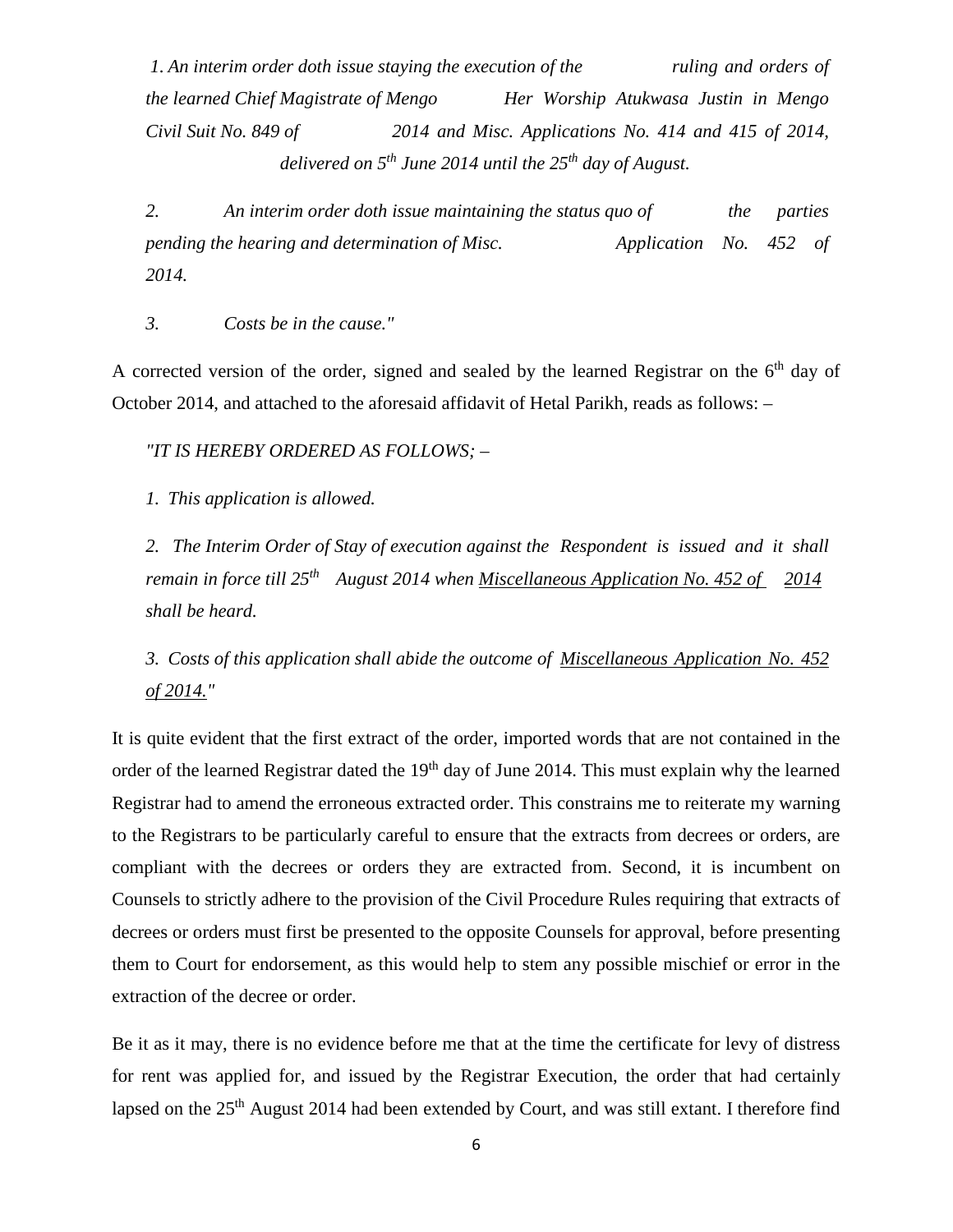no basis for the claim that the certificate for the levy of distress for rent, was issued in contempt of a Court order restraining such action. Similarly, with regard to the alleged presence of the Respondents, other than the bailiff, at the execution of the distress for rent, the evidence before me shows that the process was carried out by the 1<sup>st</sup> Respondent as bailiff; and, amongst others, a police officer at the rank of an ASP witnessed it.

Even then, even if the other persons complained against had fully participated in the process, I would have found no reason to fault it. Having found that the issuance, by Court, of the certificate to levy distress was wrong, the act of the persons would have been done outside of the powers of Court. However, under the provision of section 2 of the Distress for Rent (Bailiffs) Act, cited above, the landlord could have, acted by himself or herself, or through an attorney, to levy distress without recourse to Court. Further, after the expiry or termination of the tenancy relationship, the Applicants remained on the property as trespassers who the landlord could use reasonable force to evict. In the *Joy Tumushabe & Anor vs M/s Anglo African Ltd & Anor*  (supra), Kanyeihamba JSC had this to say: –

*"... where tenants defy the landlord's terms and conditions of tenancy agreed between the parties, and the landlord gives notice to repossess or effect a lawful act which the tenants continue to disregard, they become trespassers on the property concerned. In that event, the owner may resort to any legal means to achieve the desired objective, namely of evicting the defiant trespassers as well as removing their property from the premises so as to leave those premises vacant. Thus in a series of cases, including Jackson vs Courteneou (1857) 8 E&B 8, Ex. Ch. Scott vs Matthew Brown & Co. Ltd. (1884)51 LT. 746, Shaw vs Chairitle (1850)3 Car. & Kir. 21, and Hemmings vs Stoke Pages Golf Club Limited & Anor [1920]1K.B. 720 (C.A.), it has been the principle that if a trespasser peacefully enters or is on a land, the person who is in, or entitled to, possession may request him to leave, and if he refuses to leave, that person may remove him from the land, using no more force than is reasonably necessary. In the case of Hemmings & Wife vs The Stoke Pages Golf Club Limited & Anor (supra), Scrutton L.J. said:*

*"This case raises a legal question of great interest and the general importance, shortly stated the question is whether an owner of landed property finds a trespasser on his premises, he may enter the premises and turn the trespasser out, using no more force than is necessary to expel him, without having to pay damages for the force used. So stated, common honesty and common sense would answer, "of course he may."*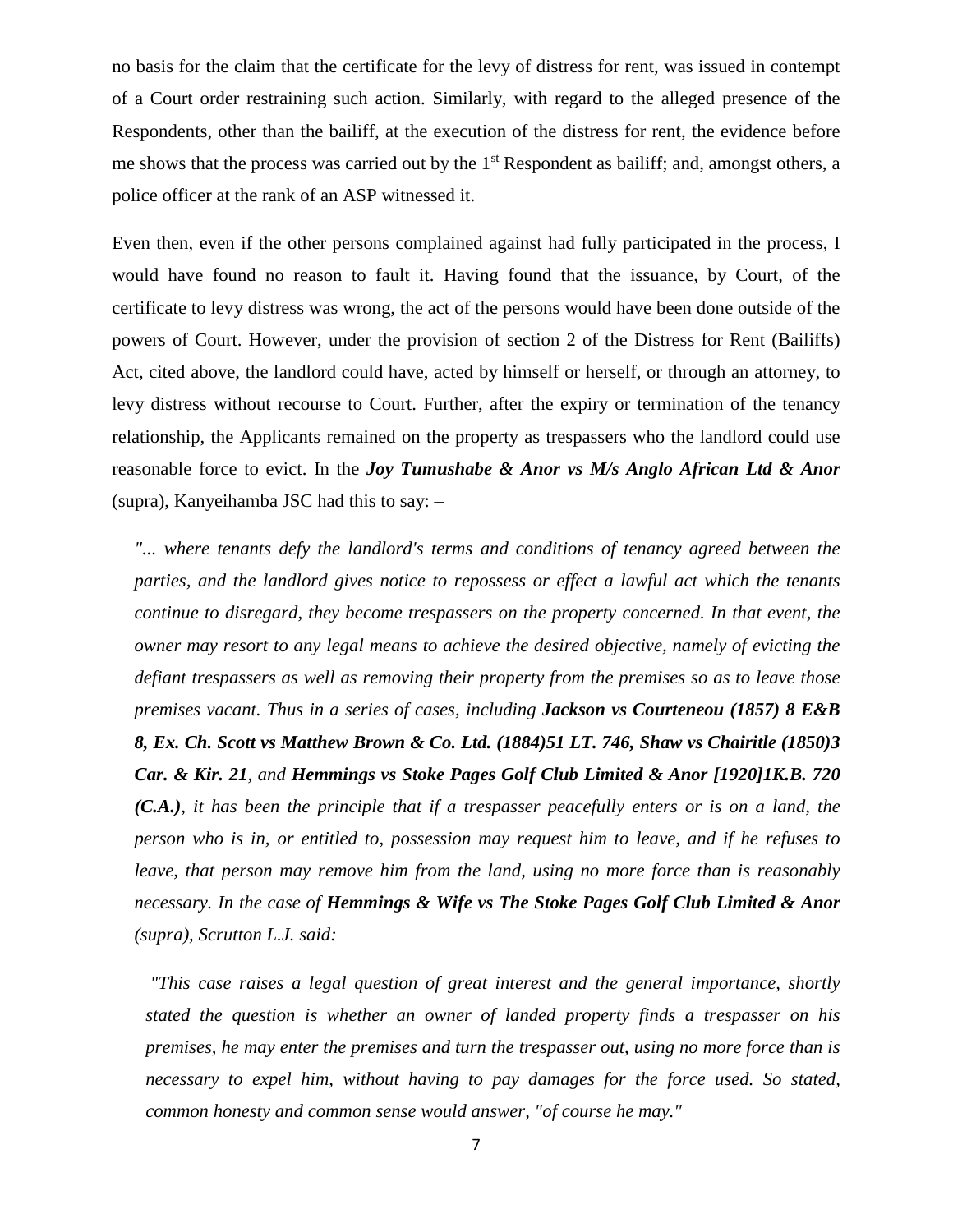–

*"Under the circumstances of this case, I am satisfied that the respondents had the power to evict the appellants from the suit premises in accordance with the provisions of the law. It is trite law that the owner of property has the right to evict a trespasser who has refused to vacate the property as was held in Harvey vs Brudges 14M & W437. Moreover where such eviction is effected, the owner may also remove the property and goods of the person evicted to leave the premises empty".*

# **2. REMEDIES AVAILABLE**

The Applicants have urged Court to find for them and order for the return of the items wrongfully distrained for rent. Furthermore, they have sought an order of damages for the loss they have suffered due to the illegal distress for rent. In the same case of *Joy Tumushabe & Anor vs M/s Anglo African Ltd & Anor* (supra), Kanyeihamba JSC stated as follows: –

*"... although I have held that the seizure of the 1st Appellant's property from the flat for purposes of distressing for rent was illegal, I have also held that her eviction from the flat as a trespasser was lawful and justified. ... Taking into account all the facts and circumstance of this case, I would order that such property as was proved to have been removed and listed in accordance with the findings of the trial Court should be returned to the appellants or its value paid to them by way of compensation."*

For his part, Wambuzi C.J. who concurred with Kanyeihamba JSC, on the illegality of distress for rent, but lawful eviction under trespass, stated in his judgment that: –

*"It appears that a trespasser who refuses to leave may be removed from the land using no more force than is reasonably necessary (Halsbury's Laws of England, 3<sup>rd</sup> Edition, Vol. 38, p.747). In this case, I do not think it matters who carried out the actual eviction as long as they are acting for and on behalf of the landlord. It was open for the respondent to remove the property from this land. It appears that the property was actually carried away and kept by the respondent, ostensibly for purposes of levying distress for rent. As the respondents were not entitled to levy distress for rent on the appellant's goods, they were under a duty to make the goods carried away available to the appellants or pay the value of such goods as were*